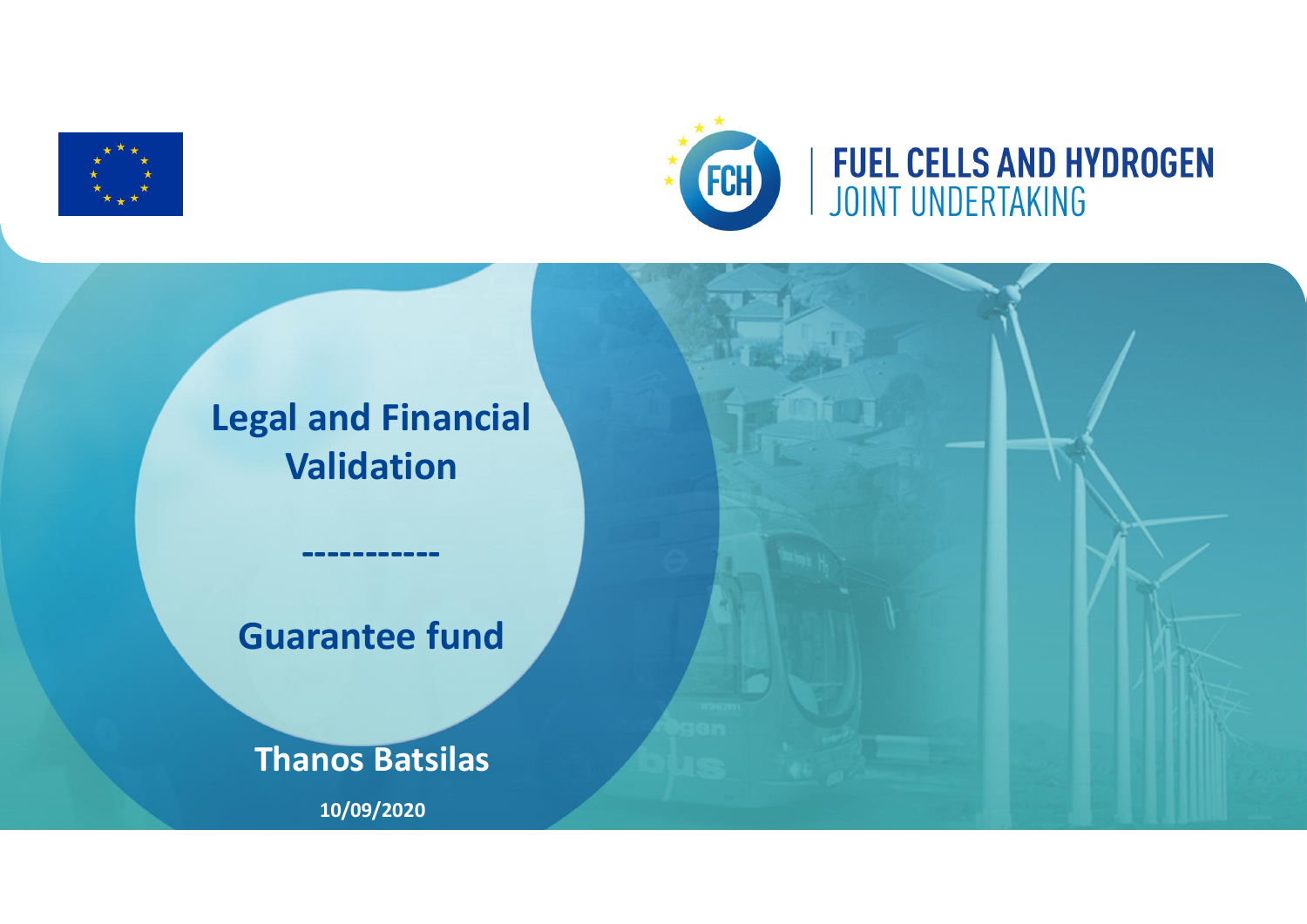#### **Outline of the presentation**



## **1. Validation of Legal Entities**

- Validation workflow
- Documents for validation
- The Legal Entity Appointed Representative (LEAR)

## **2. Financial Validation**

- Financial Capacity Assessment
- Bank accounts

## **3. Guarantee Fund**

• Overview

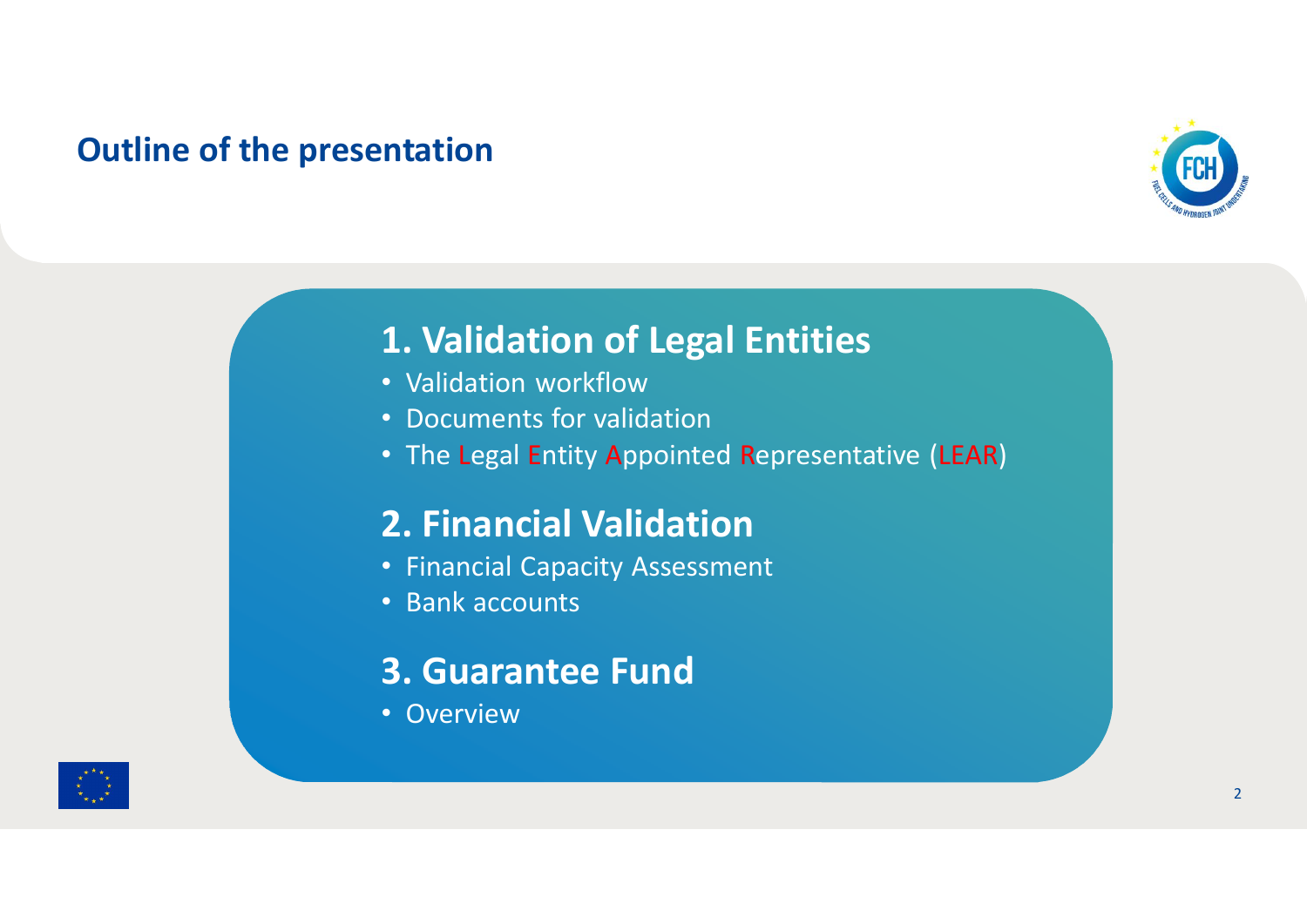Validation Workflow





## **COMMUNICATION VIA PARTICIPANT PORTAL**

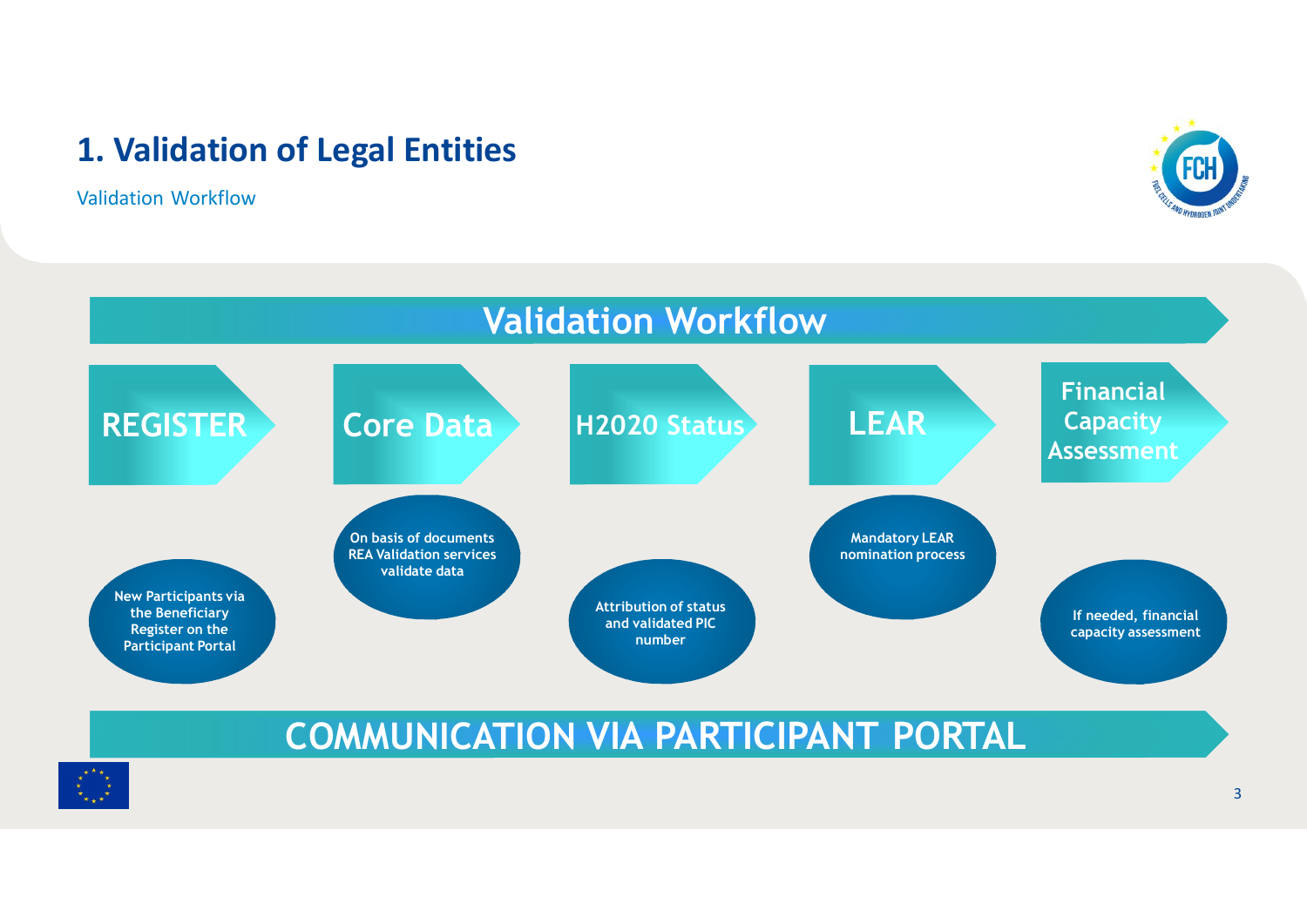Documents for validation – Legal existence and H2020 status



#### **Legal entity identification form (duly completed and signed)**

#### **Official VAT document (or proof of VAT exemption, if applicable)**

#### **Depending on the type of organization:**

- SME
	- Registration extract not older than 6 months
	- Balance sheet and Profit and Loss accounts
	- Staff head count expressed in annual working units
- Research organization
	- Official document attesting that one of the main objectives of the organization is carrying out research or technological development
- Non-profit organization
	- Official document attesting that the organization has a legal or statutory obligation not to distribute profits to shareholders or individual members
- Secondary or higher education establishment
	- Official document that the organization is recognized as such by the national education system and is entitled to deliver diplomas recognized by the State

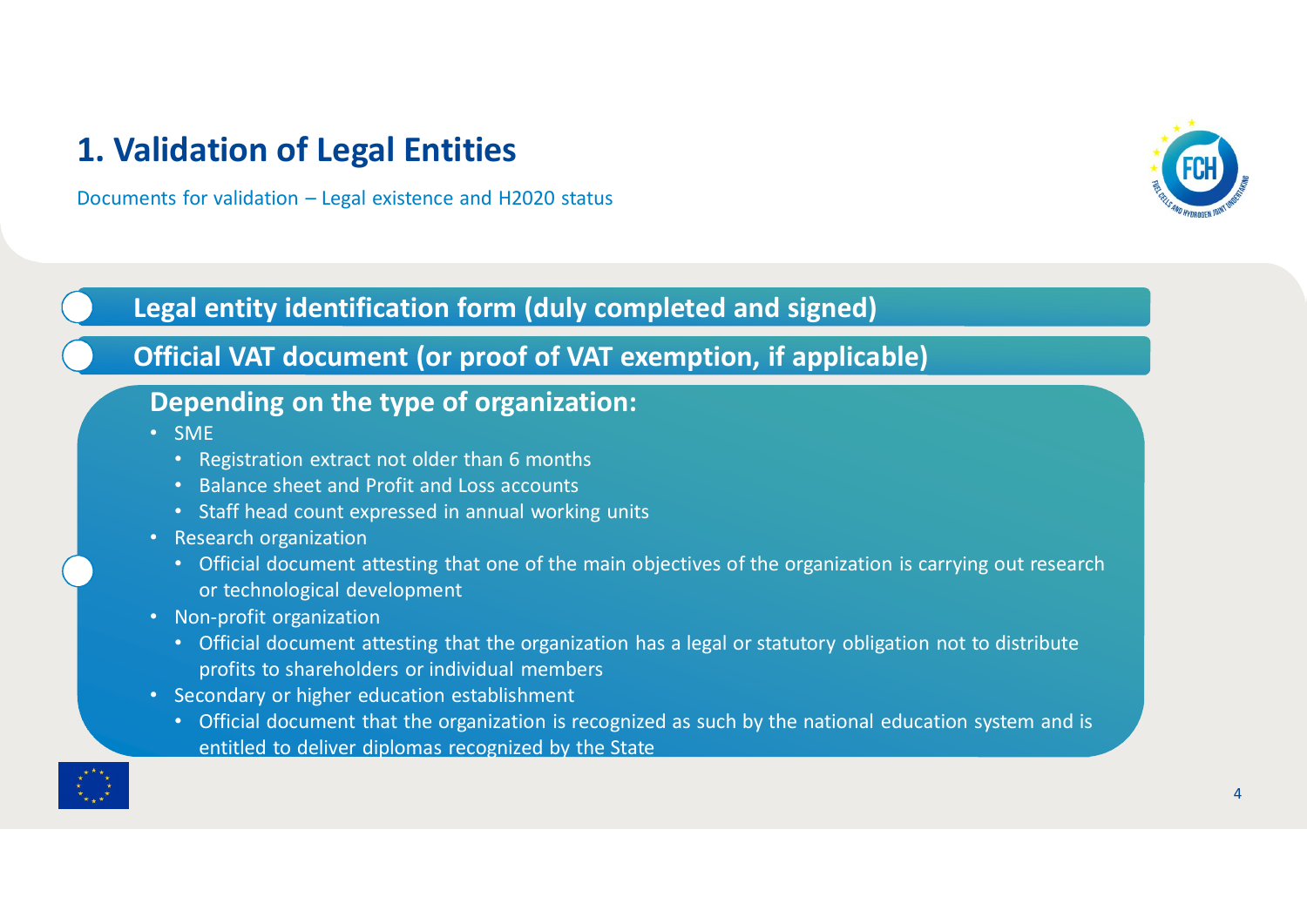The Legal Entity Appointed Representative (LEAR) – Roles



#### **The appointment of a Legal Entity Appointed Representative (LEAR) is mandatory. Without LEAR it is not possible to obtain the grant. Role of the LEAR:**

- Notifies the EU of changes in legal data/status;
- Submits documents related to Financial Capacity Assessment if required;
- Nominates/update in the Participant Portal the names of the legal representatives and signatories for the organisation
- Nominates/update in the Participant Portal the persons who may sign financial statements



**No LEAR nomination may cause delays in the whole validation process and the signature of the GA, thus give priority to LEAR validation**

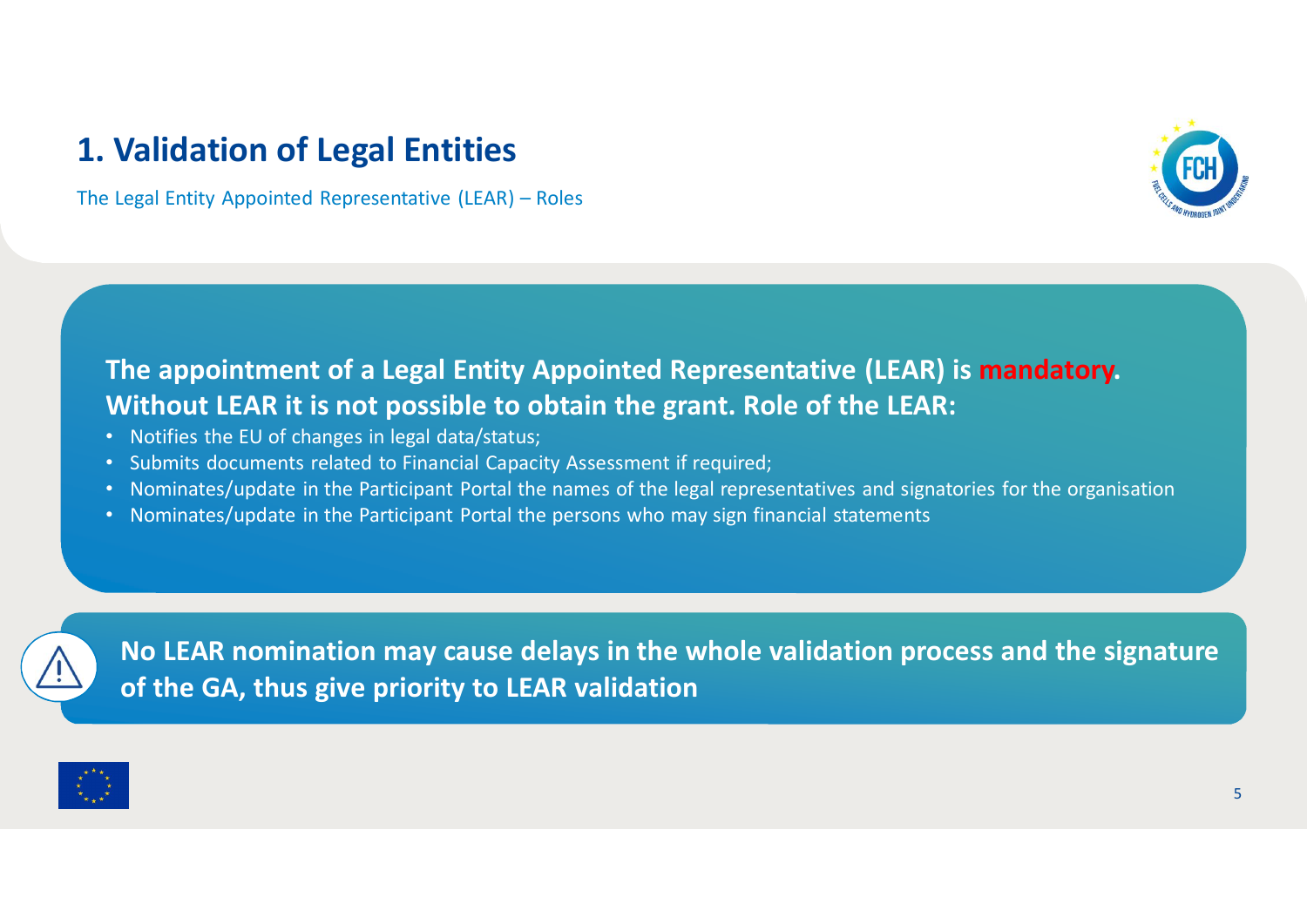The LEAR – Documents for validation



**Letter of Appointment (dated and signed by legal representative and the LEAR)**

**Declaration of consent to the Participant Portal Terms and Conditions (dated and signed by the legal representative)**

**Valid proof of identity of the legal representative and the LEAR**

**Proof of empowerment of the legal representative**



**Upload scanned versions, but keep the originals of the LEAR appointment letter and the declaration of consent available at any time for checks or audits!**

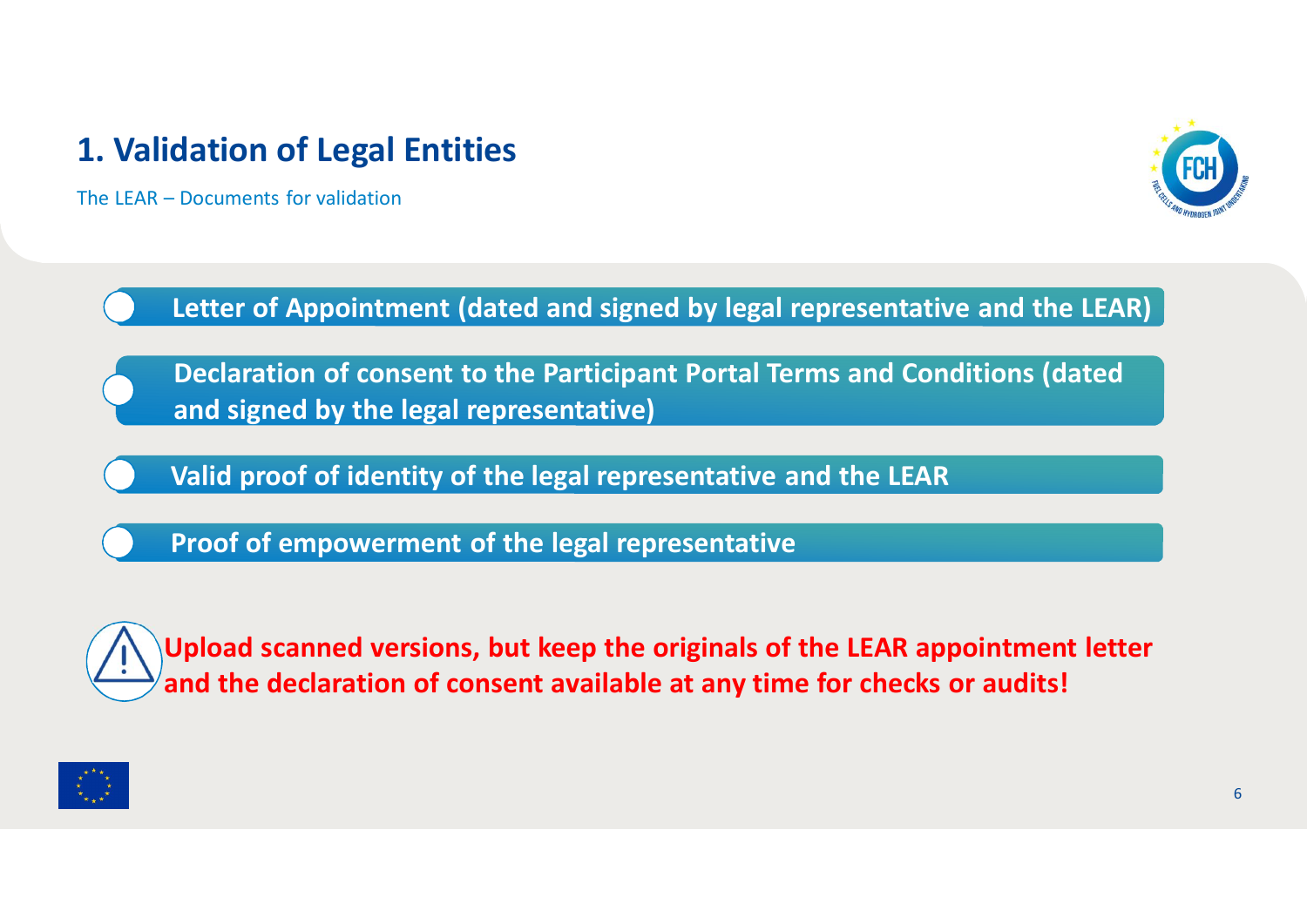The LEAR – Validation by REA validation services



#### **REA confirms the appointment by sending to the LEAR:**

- the activation instructions by e-mail
- the account activation PIN code either by post or by SMS if the LEAR's mobile phone number was provided



**Should you encounter any problems with the LEAR appointment, please contact the Validation Services via the messaging service in the My Organisations menu, clicking on the (Modify Organisations) action button of the Participant Portal.**

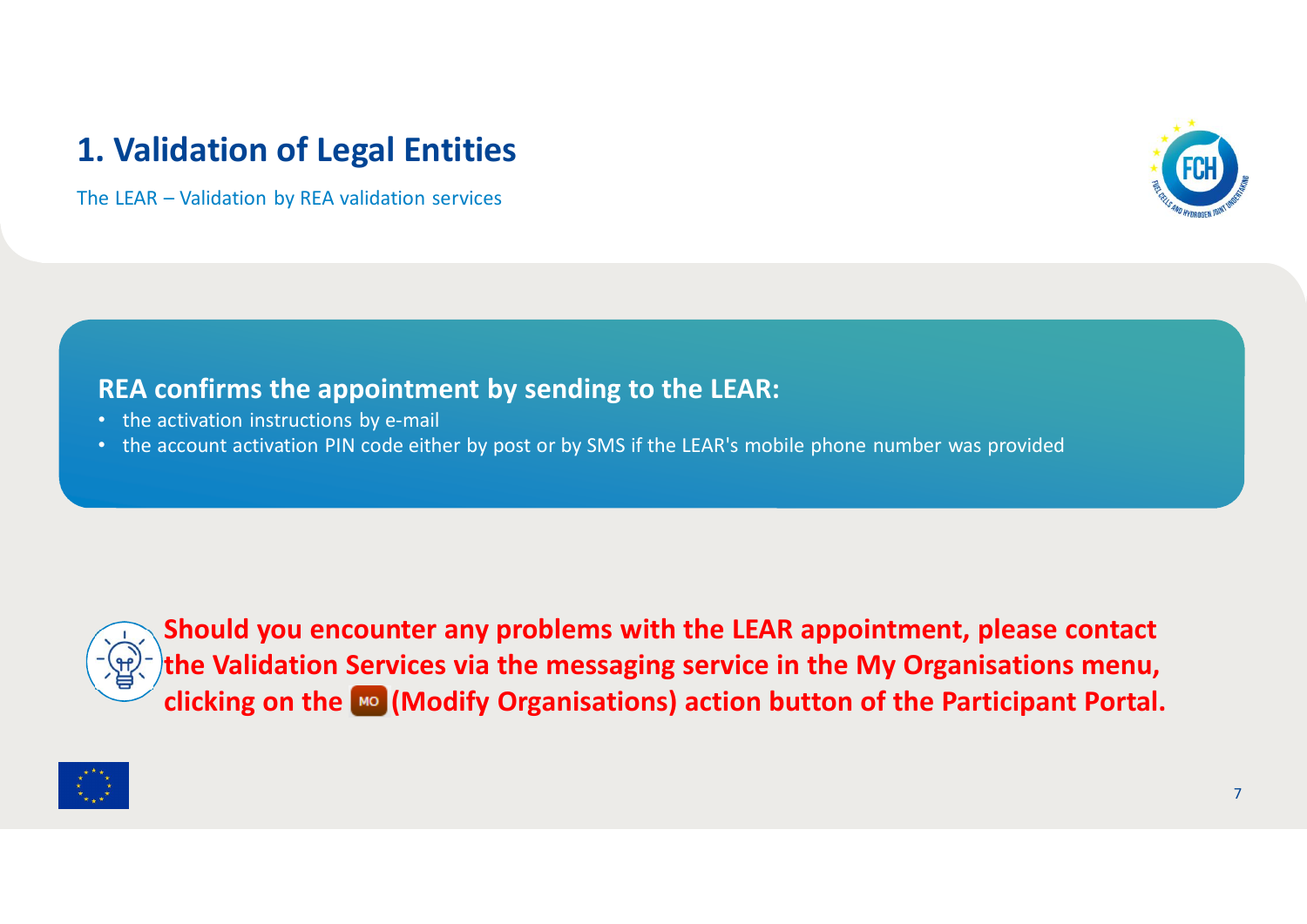LE validation status-of-play



| Acronym              | l F      |
|----------------------|----------|
|                      | Validate |
| CoacHyfied           | Pending  |
| CoacHyfied           | Pending  |
| <b>GREEN HYSLAND</b> | Pending  |

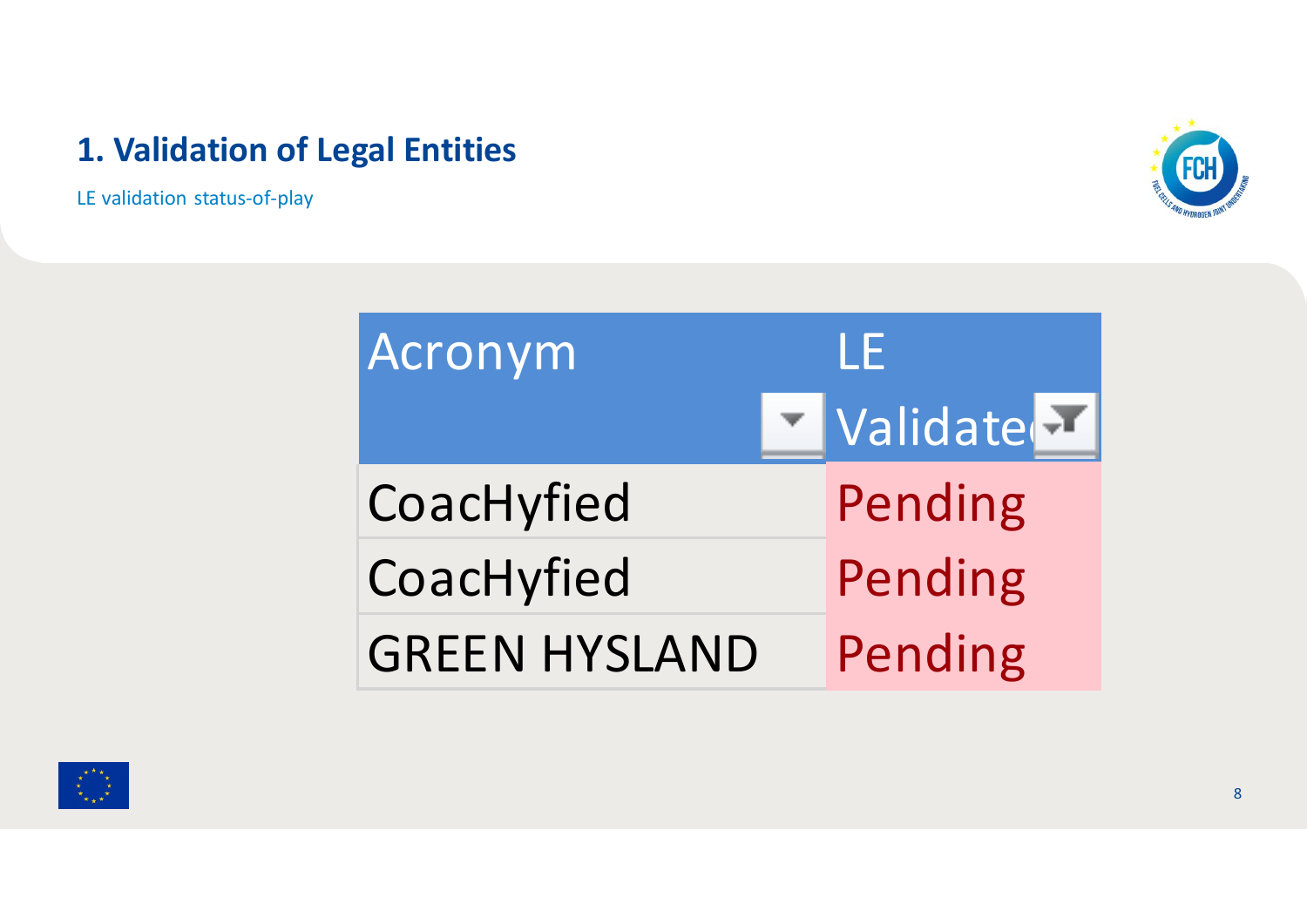LEAR validation status-of-play



| Acronym              | LEAR     |
|----------------------|----------|
|                      | Validate |
| CoacHyfied           | Pending  |
| CoacHyfied           | Pending  |
| CoacHyfied           | Pending  |
| StaSHH               | Pending  |
| <b>StaSHH</b>        | Pending  |
| StaSHH               | Pending  |
| MultHyFuel           | Pending  |
| <b>GREEN HYSLAND</b> | Pending  |
| <b>GREEN HYSLAND</b> | Pending  |
| <b>HYPSTER</b>       | Pending  |
| <b>HYPSTER</b>       | Pending  |
| FCH2RAIL             | Pending  |

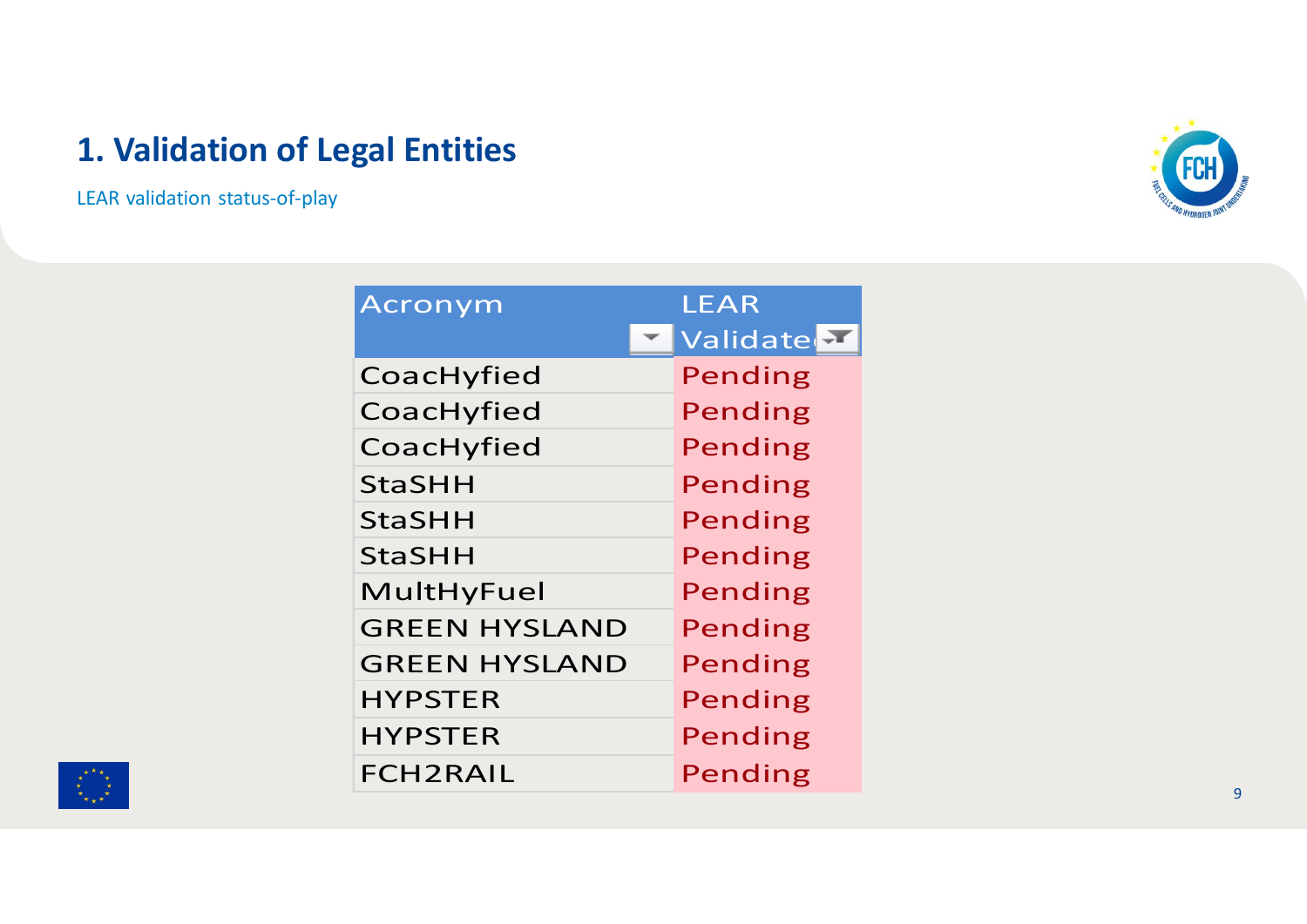The four steps of the financial capacity assessment



#### **Legal entities subject to a mandatory verification of their financial capacity are identified**

**These Legal entities provide – if not already available – their financial information and relevant supporting documents covering the last closed financial year; the information is then verified by the validation services**

**REA validation services proceed with financial analysis and provide with ratios**

**On the basis of the above, FCH JU takes the appropriate decisions and measures**

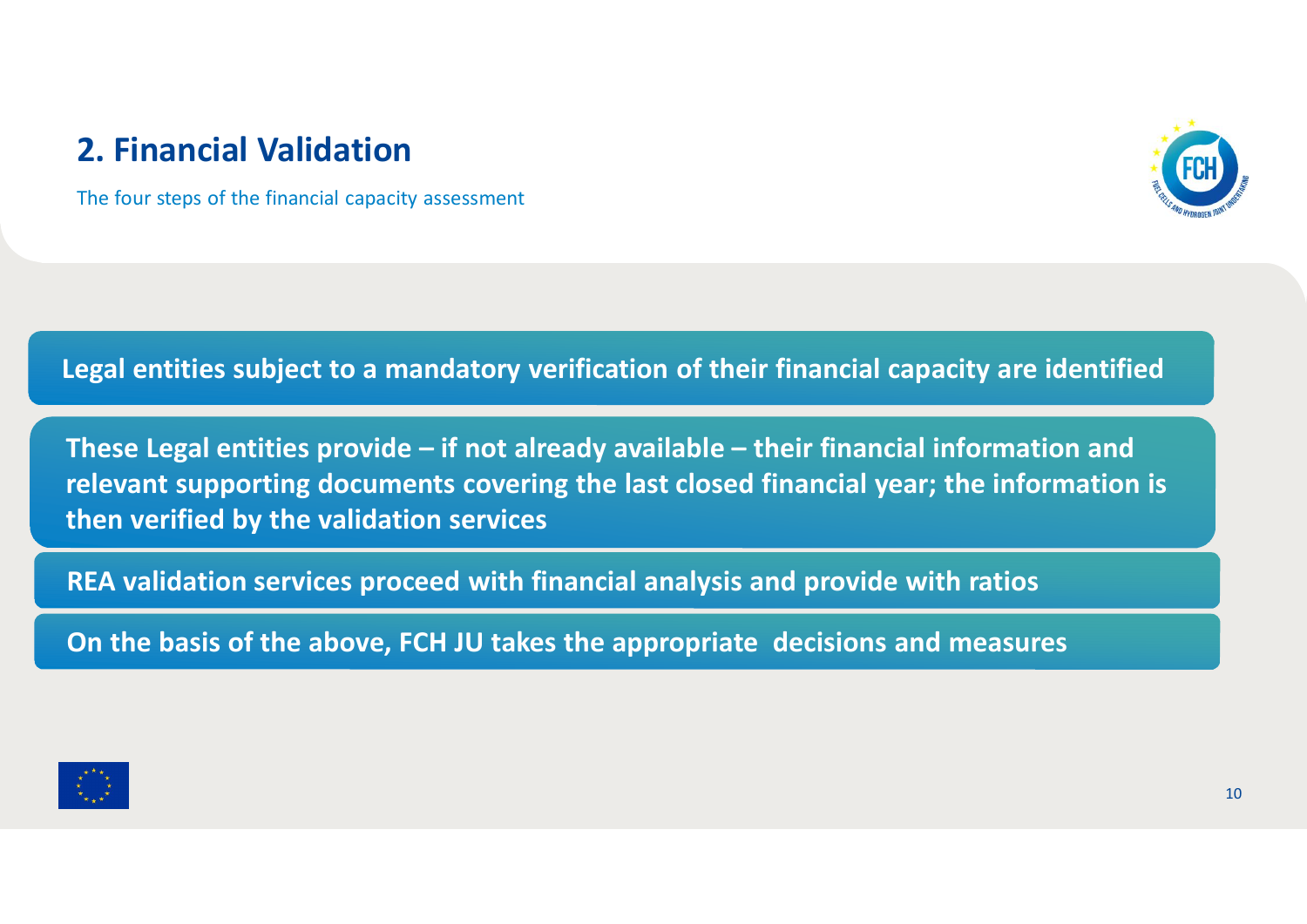Legal entities subject to financial capacity assessment



#### **Categories of Legal entities not subject to Financial Capacity Assessment:**

- natural persons in receipt of scholarships
- public bodies
- international organisations
- higher or secondary education establishments
- legal entities guaranteed by a Member State or associated country

#### **All other legal entities subject to Financial Capacity Assessment if:**

- Coordinators **AND**
- the requested FCH JU funding for the action is ≥ EUR 500,000



Financial Capacity Assessment can also be performed ad hoc on any beneficiary if based on available information there are grounds to doubt the financial capacity (e.g. indication of weak financial capacity from other sources, involvement in cases of serious administrative errors or fraud, recovery order for an outstanding amount issued by an EU body on which the payment is significantly overdue, substantial findings in EU audits within the last 2 years that put in doubt the financial capacity)

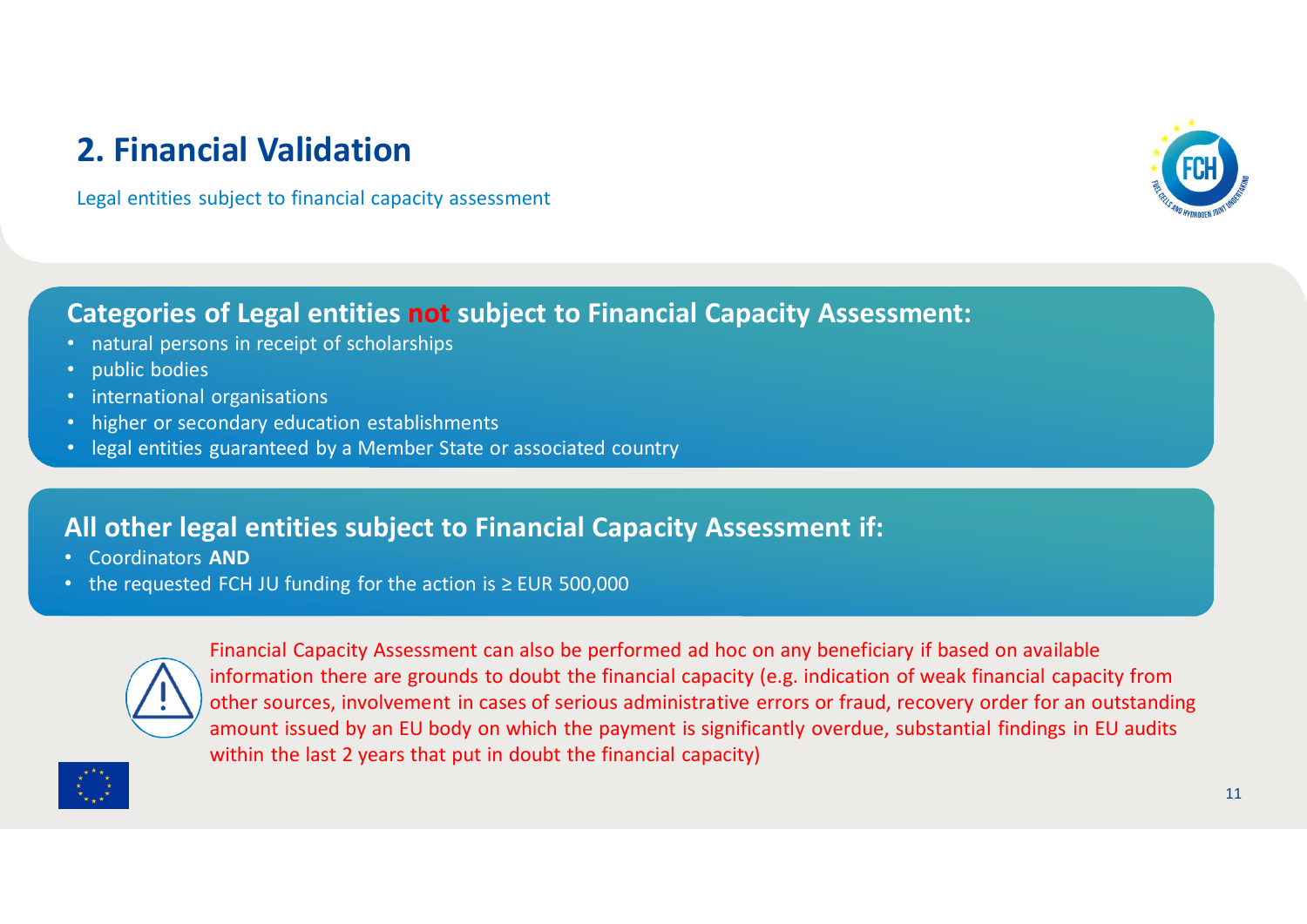The documents needed for the Financial Capacity Assessment



- **1. Profit and loss account**
- **2. Balance sheet**
- **3. Explanatory notes/annexes of the above financial statements**
- **4. Audit report if your requested FCH funding is superior to EUR 750,000**

**Financial capacity assessment to be carried out on the last two closed financial years**

**You can check your financial capacity yourself by using the H2020 Financial self-check tool:**

**http://ec.europa.eu/research/participants/portal/desktop/en/organisations/lfv.html**

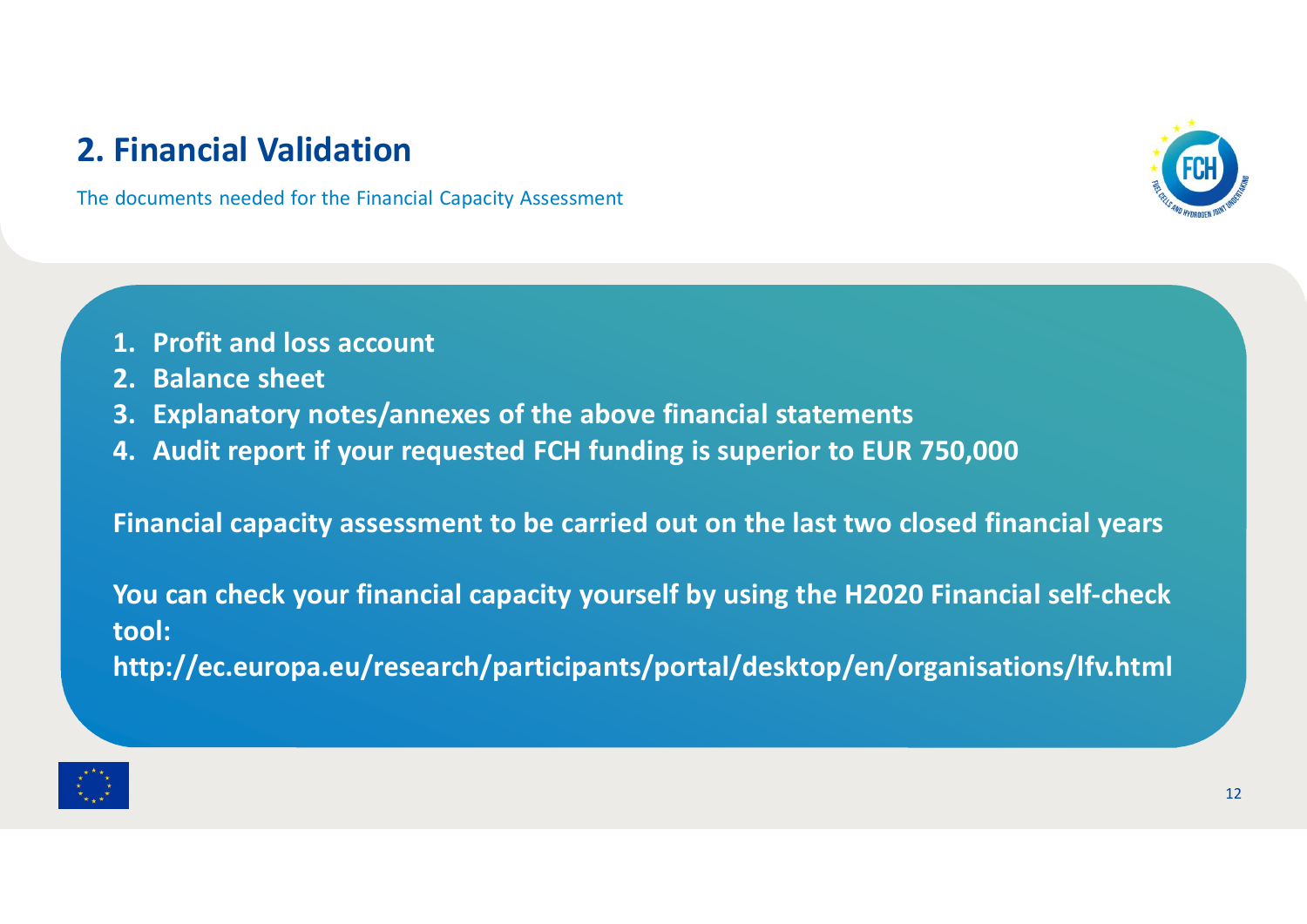Conclusions of financial capacity assessment and protection measures



- *involvement in cases of serious administrative errors or fraud*
- *recovery order for an outstanding amount issued by an EU body on which the payment is significantly overdue*
- *substantial findings in EU audits within the last 2 years that put in doubt the financial capacity*

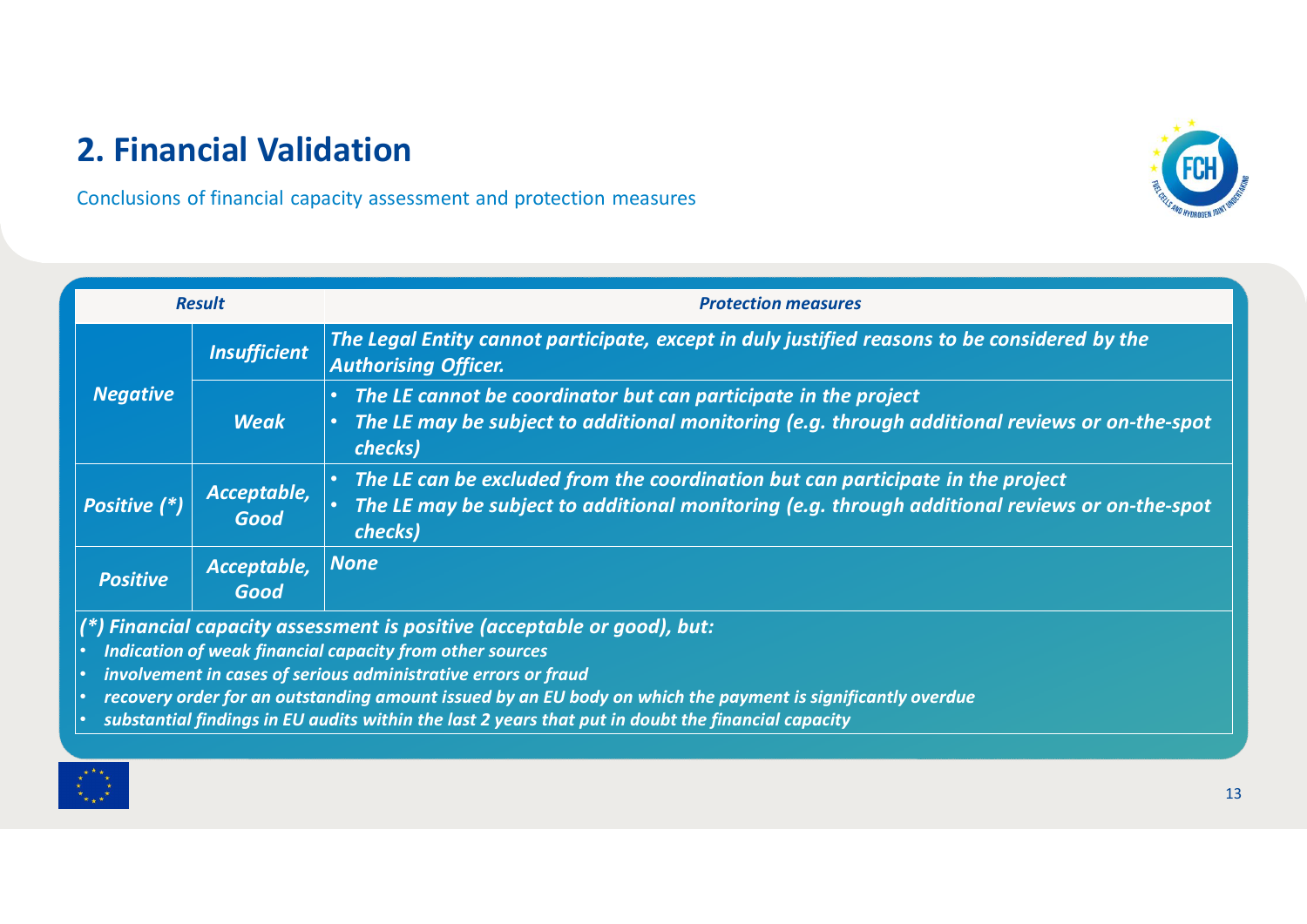Bank account



**Bank accounts have to be validated in advance of any payment by the EU**

**You will have to fill in the Participant Register the basic information required to identify the bank account and upload relevant supporting documents.**



# **Recommendation: ensure the bank account is in EURO!**

- Avoid currency exchange costs charged by the bank
- Risk payment is returned back

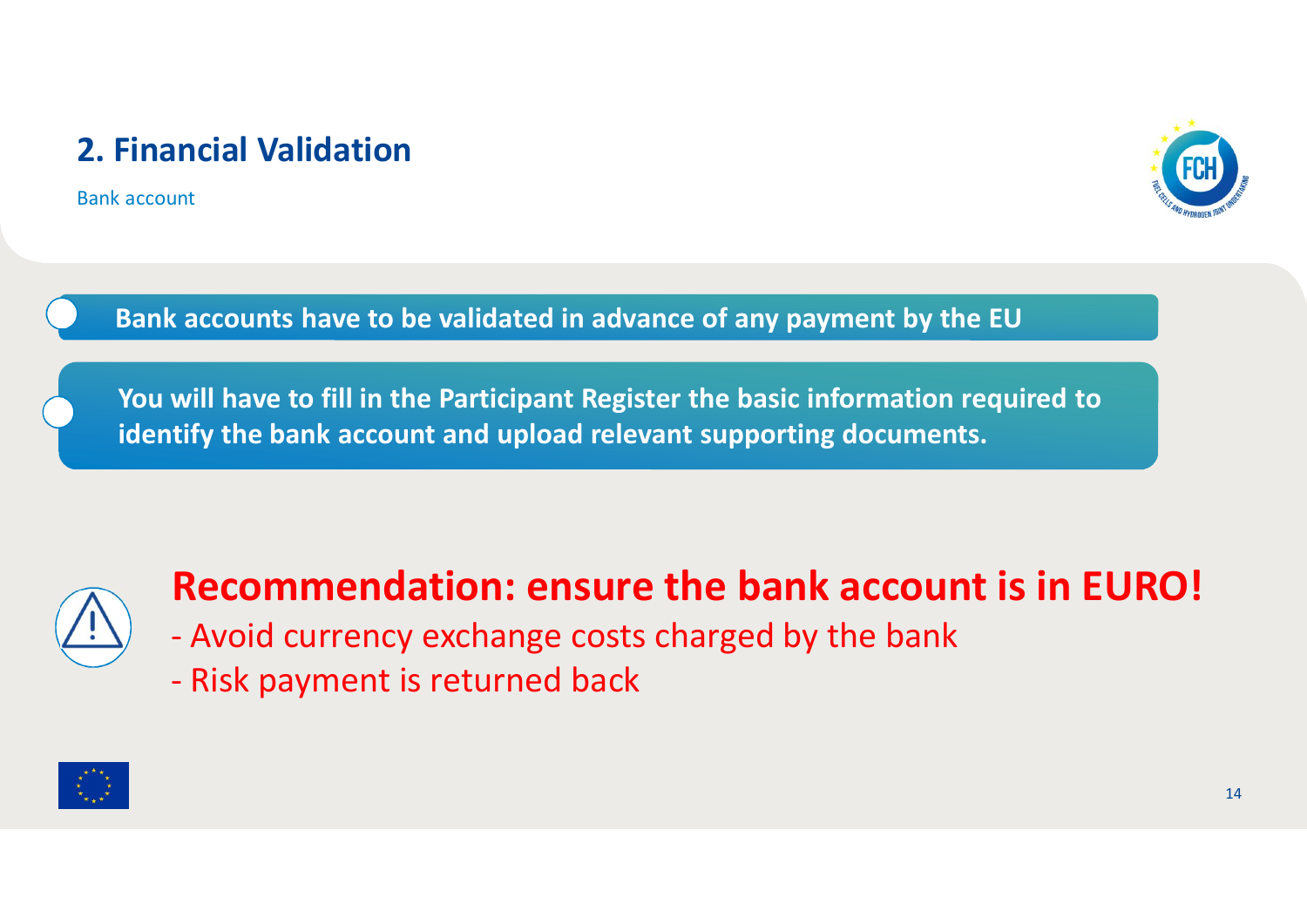#### **3. Guarantee Fund**

**Overview** 



**5% of the maximum GA amount will be retained at prefinancing payment and will be paid to the consortium at final payment of balance**

**The GF is an internal fund that covers the risk of non-payment by H2020 beneficiaries**

**The Fund belongs to all beneficiaries, is kept by the European Investment Bank and is managed by the European Commission (DG ECFIN invests funds in the financial markets)**

#### **Benefits:**

- Reduced Financial Capacity Assessment
- Limited protection measures following weak Financial Capacity Assesment (e.g. no reduction on pre-financing, no trust accounts, no bank guarantees…)

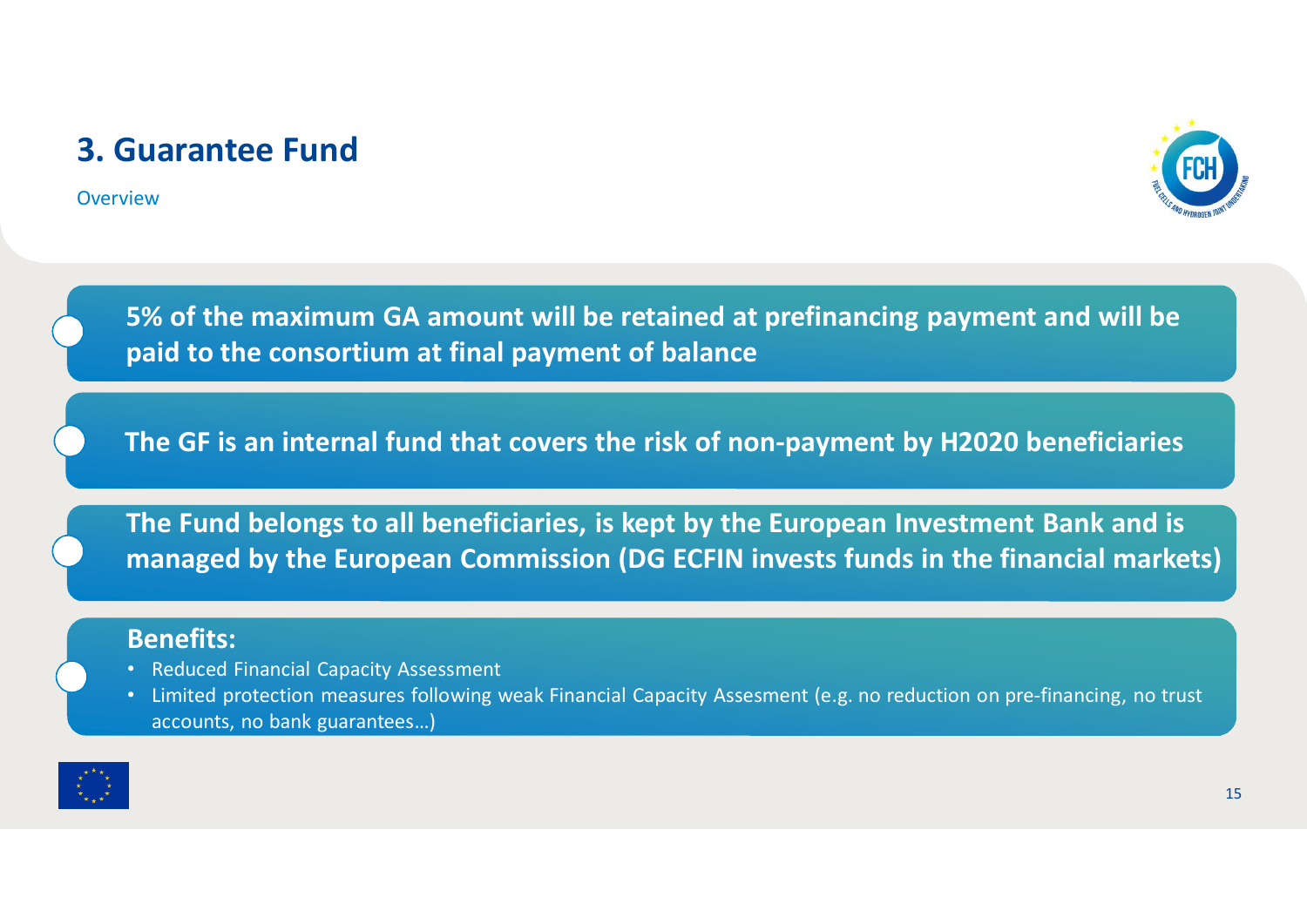#### **Legal & Financial Validation**

H2020 online manual



HOW TO

**The H2020 Online Manual is published on the Participant Portal http://ec.europa.eu/research/participants/docs/h2020-fundingguide/grants/applying-for-funding/register-an-organisation\_en.htm**

**It includes a dedicated section on the legal and financial validation rules as well as the LEAR role and tasks**

- What you need to know about Horizon 2020 calls Find partners or apply as
- individual Register in the Participant
	- Register
	- Registration of your organisation
	- LEAR appointment
	- **Validation of potential** beneficiaries
	- **Bank account validation**
	- **Financial capacity** assessment
	- Data update
	- **Certifications**
- Submit a proposal Get prepared
	-

#### Register in the Participant Register



You can verify whether your organisation is already registered and has a PIC on the Participant Portal 'Participant Register' page. If not, you can start the registration process on the same page and, once completed, get the PIC to be quoted in your proposal and in any correspondence with the Commission.

If your proposal is successful, you will receive a notification that your proposal is selected for funding. When needed, the Commission will ask you to:

- . provide supporting documents to confirm the information declared during the registration of your organisation (validation of the legal entity)
- appoint a "Legal Entity Appointed Representative" (the so-called "LEAR")
- provide supporting documents to verify the financial viability of your organisation